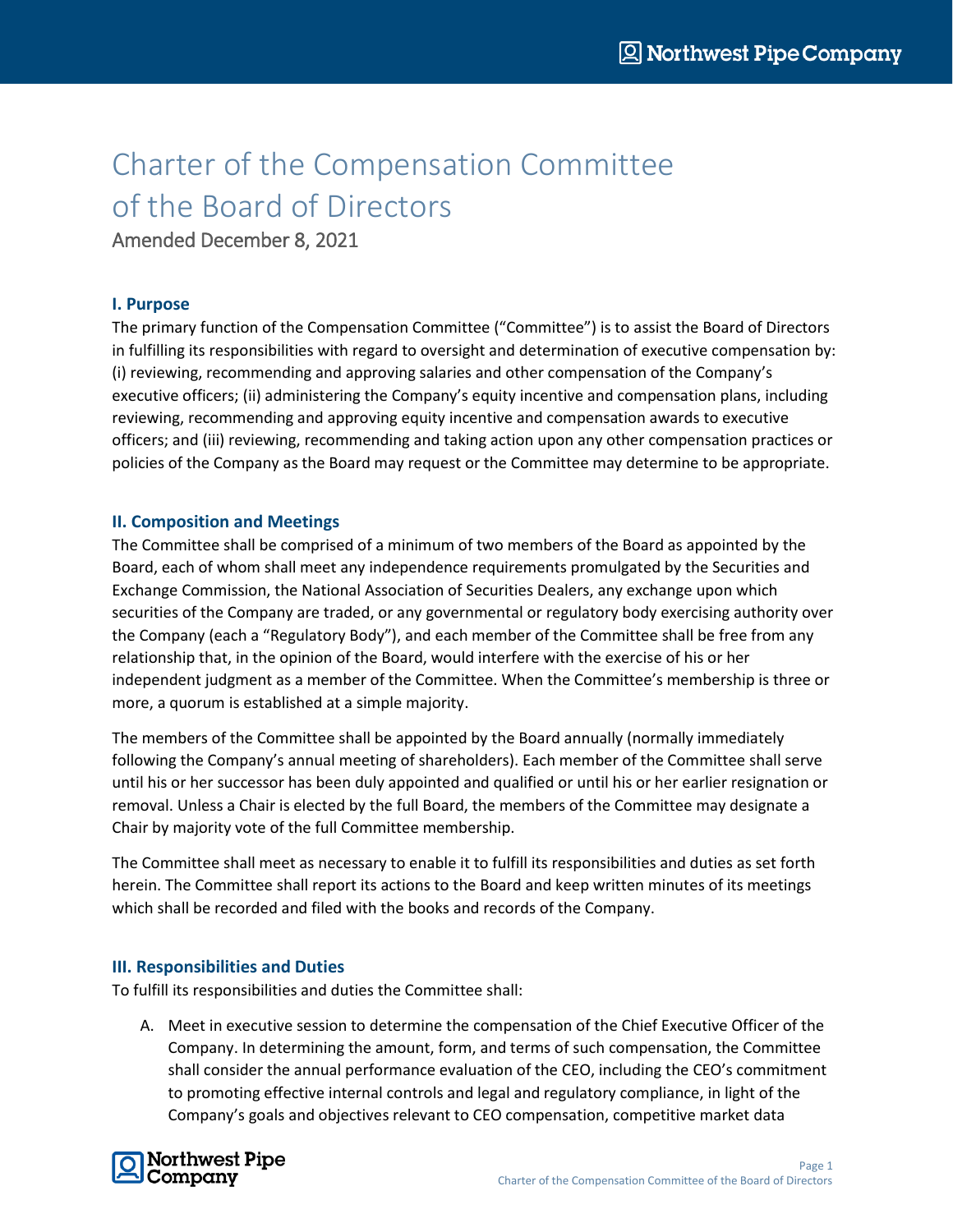pertaining to CEO compensation at comparable companies, and such other factors as it shall deem relevant, and shall be guided by, and seek to promote, the best interests of the Company and its shareholders.

- B. Determine salaries, bonuses, and other matters relating to compensation (including incentive compensation, change in control agreements, severance agreements, etc.) of the executive officers of the Company. In determining the amount, form, and terms of such compensation, the Committee shall consider the officer's performance, including the officer's commitment to promoting effective internal controls and legal and regulatory compliance, in light of the Company's goals and objectives relevant to executive compensation, competitive market data pertaining to executive compensation at comparable companies, the recommendations of the CEO, and such other factors as it shall deem relevant, and shall be guided by, and seek to promote, the best interests of the Company and its shareholders. The CEO of the Company may be present at meetings during which such compensation is under review and consideration but may not vote. The Committee shall approve the form of all agreements relating to executive officer compensation.
- C. Annually recommend to the Board the level and form of compensation and benefits for all nonemployee directors. Employee directors do not receive any additional compensation for their service as directors. Employee directors who are not executive officers will have their compensation reviewed and recommended at least annually to the Board.
- D. Administer the annual performance plan and performance evaluation of the CEO in coordination with the Board Chairman.
- E. Review and make recommendations to the Board regarding executive compensation and benefit plans and programs.
- F. As requested by the management of the Company, review, consult and make recommendations and/or determinations regarding employee compensation and benefit plans and programs generally, including employee bonus and retirement plans and programs.
- G. Administer the Company's equity incentive plans for all employees, including the review and grant of equity incentive grants to executive officers.
- H. Review and approve the Report of the Compensation Committee on Executive Compensation to be included in the Company's annual proxy statement.
- I. Oversee management of risks related to compensation of the Company's executive officers and the Company's overall compensation program, including the Company's equity-based compensation plans.
- J. Review and approve the proposals regarding the Say on Pay vote and the frequency on Say on Pay vote to be included in the Company's annual proxy statement.
- K. Assess the results of the Company's most recent advisory vote on executive compensation.
- L. When appropriate, be authorized to designate one or more of its members to perform certain of its duties on its behalf, subject to such reporting to or ratification by the Committee as the Committee shall direct.
- M. Annually review and reassess the adequacy of its charter and recommend any changes to the full Board.